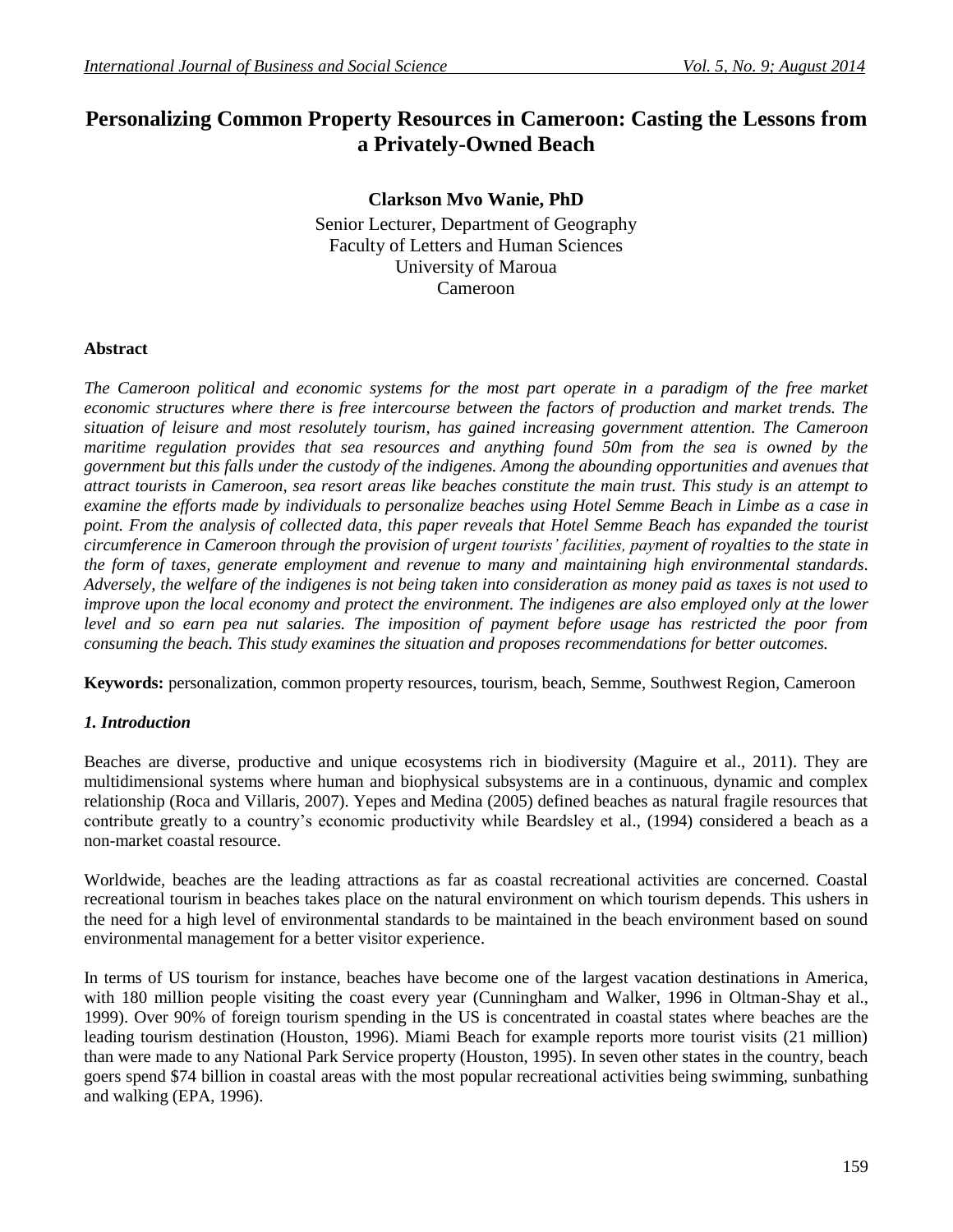In Cameroon, many coastal communities like Kribi, Douala, Tiko, Bakingili, Idenau, Debundscha and Limbe hold beaches as Common Property Resources (a resource that is owned by the state but under the custody of the community). As is the case in many other countries like the US, Spain, Australia, South Africa, Nigeria and Ghana, beaches here are a major source of tourist attraction for recreation and leisure and they provide important services, income and employment to both the local population and visitors. The Cameroonian government promotes tourism as a core development strategy to achieve an emerging economy by the year 2035. The official personalization and developing Hotel Semme Beach (HSB) for tourism is contributing towards the fulfillment of this government's goal. The study investigates this scenario and makes recommendations for better outcomes in the beach area in particular and Limbe as a whole. Limbe is situated in Fako Division in the South West Region along the Atlantic coast of Cameroon (Fig. 1).

### *2. The Problem*

Amongst the problems associated with the personalization of HSB is benefit sharing to the local community. There is no clearly worked out benefit sharing mechanism or scheme between the beach owner, the government and the indigenes on how certain percentage of proceedings realized from the beach should be re-invested into the local economy or environmental protection. As such, the community continues to remain poor while profits realized are put into private pockets and the government treasury.

Also, limited numbers of local people are employed to work and even those who manage to get employed only enter at the lowest level. The indigenes who are gainfully employed by HSB management complain of finding themselves unable to live in the beach area with their meager salaries because it is too expensive.

Finally, in an attempt to follow the HSB example, other unscrupulous individuals in Limbe have illegally carved out certain portions of the shoreline and develop them as private beaches to be eternalized forever. This is a bad example not only because the method used is not sustainable but equally because this may set the stage for mass personalization of CPRs in Cameroon which breeds conflict. It is also a classic case of misallocation of resources because the yields go to a single individual or family who do not pay taxes to the state nor create employment. It is in the light of the above problems that this study seeks to examine the personalization of HSB; identifying the ways that it has expanded the tourist circumference in Cameroon as well as the manner in which it adversely affects the community and tourists and proposes recommendations to address the problems.

This study has been motivated because no such studies have ever been carried out in Cameroon in general and the urban coastal destination of Limbe in particular. Existing works on CPRs so far has focused mainly on pasture, grazing land, oceans, hunting games, irrigation systems, the atmosphere, forests and community forests (Hardin, 1968; Ensminger, 1990; Gossling, 1999 and Healy, 2007). None, in the literature, has ever dealt with beaches. Mine is the first in this regard. This study therefore stands to fill in this information gap as far as beaches are concerned. Also, the study is significant in that the concerned actors: local population, visitors or tourists, tourism NGOs, the government and international tourism institutions like the WTO could make use of this study in the formation of policy pertaining to beach administration for sustainable tourism development to occur in the area. It is therefore important to analyse the situation and make recommendations for better outcomes.

### *2. Scientific Context of The Study*

Anning et al., (2013) earmarked that many of Australia's iconic sandy beaches are already under pressure due to coastal development and the impacts of severe storm or flood events. They also stated that beaches provide important recreation services for both residents and tourists but few studies in Australia have attempted to place economic values on this service. Thus, coastal authorities that are forced to make investment decisions relating to beach protection and restoration have insufficient data to conduct cost-benefit evaluations of projects where recreation values are significant. In Cameroon in general and Limbe in particular, no study has been conducted on the cost-benefit effects of personalized beaches which my study intends to address.

Chi-Ok et al., (2010) revealed that as coastal destinations continue to grow due to tourism and recreational expansion, the demand for public beach access and related amenities will also increase. The issue confronting management agencies responsible for providing and maintaining public beach access and related amenities is the varying needs and preferences of both residents and tourists of coastal destinations. The on-going study will add to this by examining the situation of HSB.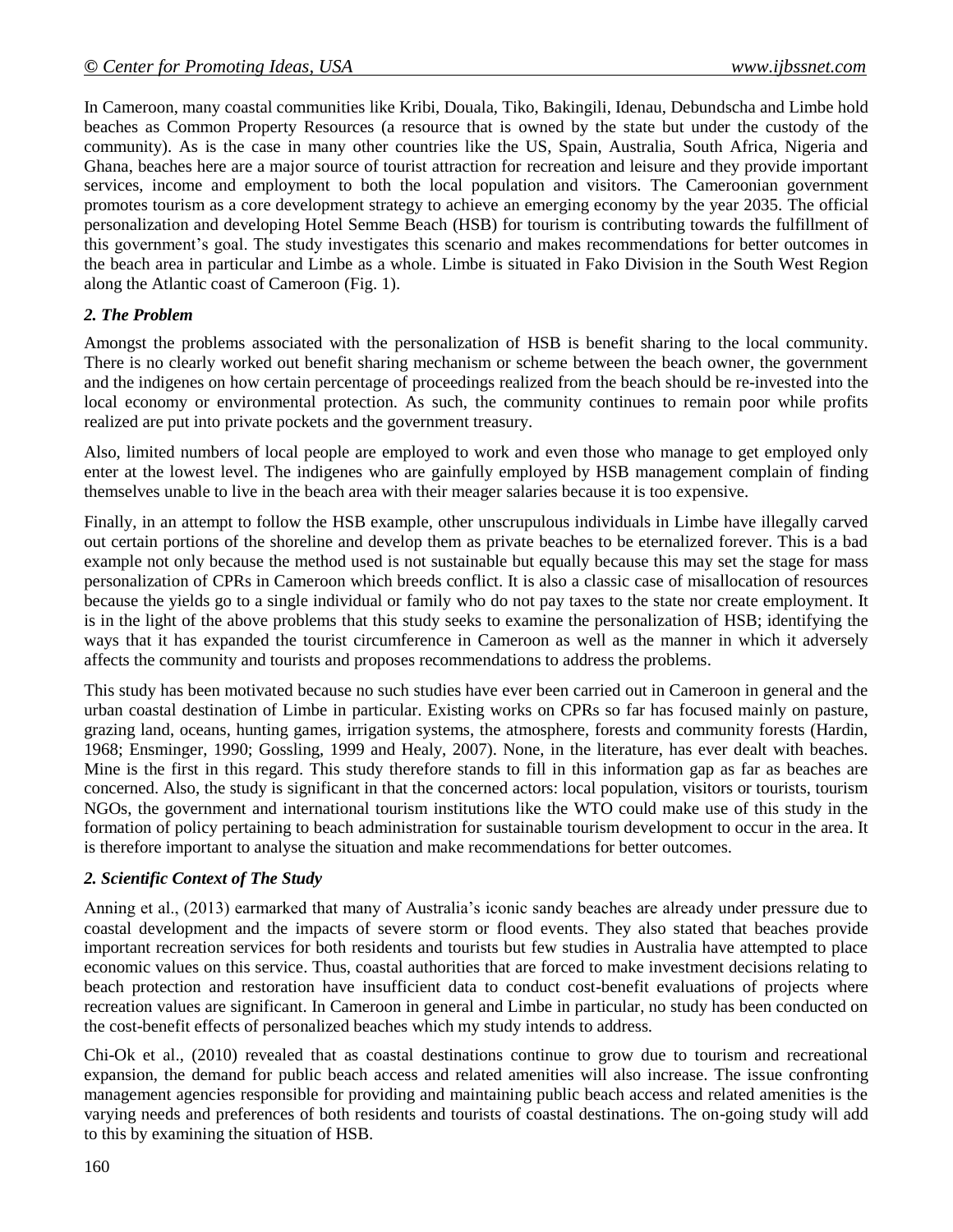Blackwell (2008) noted that beaches and foreshores worldwide offer a broad range of goods and services to coastal communities and economies. One service, beach recreation, provides considerable benefits to most Australians. He presented the first Australian attempt to value a recreational visit to surf beaches within the local urban setting of Mooloolaba beach, Sunshine Coast, Queensland using a truncated negative binomial individual travel cost model. Income, on-site and off-site travel expenditure and time, party size and employment status helped to explain his observed visits. He discovered that most beaches in Australia are managed and maintained by local government councils, unlike their sister beaches in the United States which are managed by local, state and federal governments.

Houston (2008) analysed the economic value of America's beaches and noted that the travel and tourism industry is becoming increasingly dominant in economies throughout the world. However, few realize that travel and tourism is already America's largest industry, employer, and earner of foreign exchange; and beaches are its leading tourist destination. However, beach erosion is the number one concern that beach tourists have about beaches. There are 33,000 kilometers of eroding shoreline and 4,300 kilometers of critically eroding shoreline in the U.S (Hall and Staimer 1995 in Houston, 2008). Beach erosion is a serious threat to the nation's beach tourism and, therefore, a threat to the national economy (U.S. Army Corps of Engineers 1994 in Houston, 2008). This is a similar situation with HSB.

The author further noted that restoring beaches through beach nourishment can greatly increase their attractiveness to tourists. He cited, as a good example of the economic benefits of beach restoration, the beach nourishment at Miami Beach. Miami Beach had virtually no beach by mid-1970. As a result, facilities were run down, and Miami Beach was not the place to visit. Beach nourishment in the late 1970's rejuvenated Miami Beach and opened its beaches to the public. Beach attendance, based on lifeguard counts and aerial surveys, increased from eight million in 1978 to 21 million in 1983 (Wiegel 1992 in Houston 2008). Tourists now contribute \$11 billion annually to the economy. Almost 45% of these tourists are international tourists, and they contribute almost \$5 billion to the economy (City of Miami Beach 2007, in Houston 2008). This example should be followed in HSB in order to attain similar results.

Yepes and Medina (2005) reported that tourism is a fundamental sector of the Spanish economy. The "sun and beach" tourist product, the most important product for the economy of the Valencia Region, is based on a fragile natural resource; beaches. They described the generalized erosion problem of the Valencia coastline and examined its three fundamental causes: damming, port breakwaters and urban development. "Beach sand" and "littoral space" are identified as critical natural resources limiting future economic development of the coastal areas. Restoration of the natural fluvial coarse sediment drift together with reservoir dredging and sediment bypassing in dams, they considered, are essential for the sustainability of beaches. After restoring natural coastal sediments, it will be necessary to install sand bypasses in ports along the coast. Beach nourishment projects based on marine and fluvial deposits may contribute to solving local, specific erosion problems in the short-term.

Eagles (1998) noted that the beach "owner" is often a local government or state government, but sometimes federal or private; and that the responsibility for meeting at least three sets of concerns related to management of coastal recreational activities; environmental/resource concerns, amenity concerns, and safety concerns is divided between the beach "owner" and resort and/or recreation facility operators, and state environmental or health departments. He did not examine the effects of privately owned beaches on the local population and visitors which this study seeks to exploit in-depth.

### *Conceptual and Theoretical Framework*

This study focuses on sustainable tourism which includes ecotourism, nature-based tourism, urban tourism, cruise tourism, and coastal tourism (Fig. 2). These are concepts that have been used and misused in different ways and in different areas since their conception in the late 1970s and early 1880s. Ecotourism for example is viewed as a potential strategy to protect natural ecosystems while, at the same time, to promote sustainable local development. It is a growing niche market within the larger travel industry, with the potential of being an important sustainable development tool (Postica and Cardoso, 2014). Sustainable tourism is tourism involving the application of the principles and good practices of sustainable development sectors (Honey and Krantz (2007) and any form of nature tourism, which is planned, implemented and managed in a sustainable way.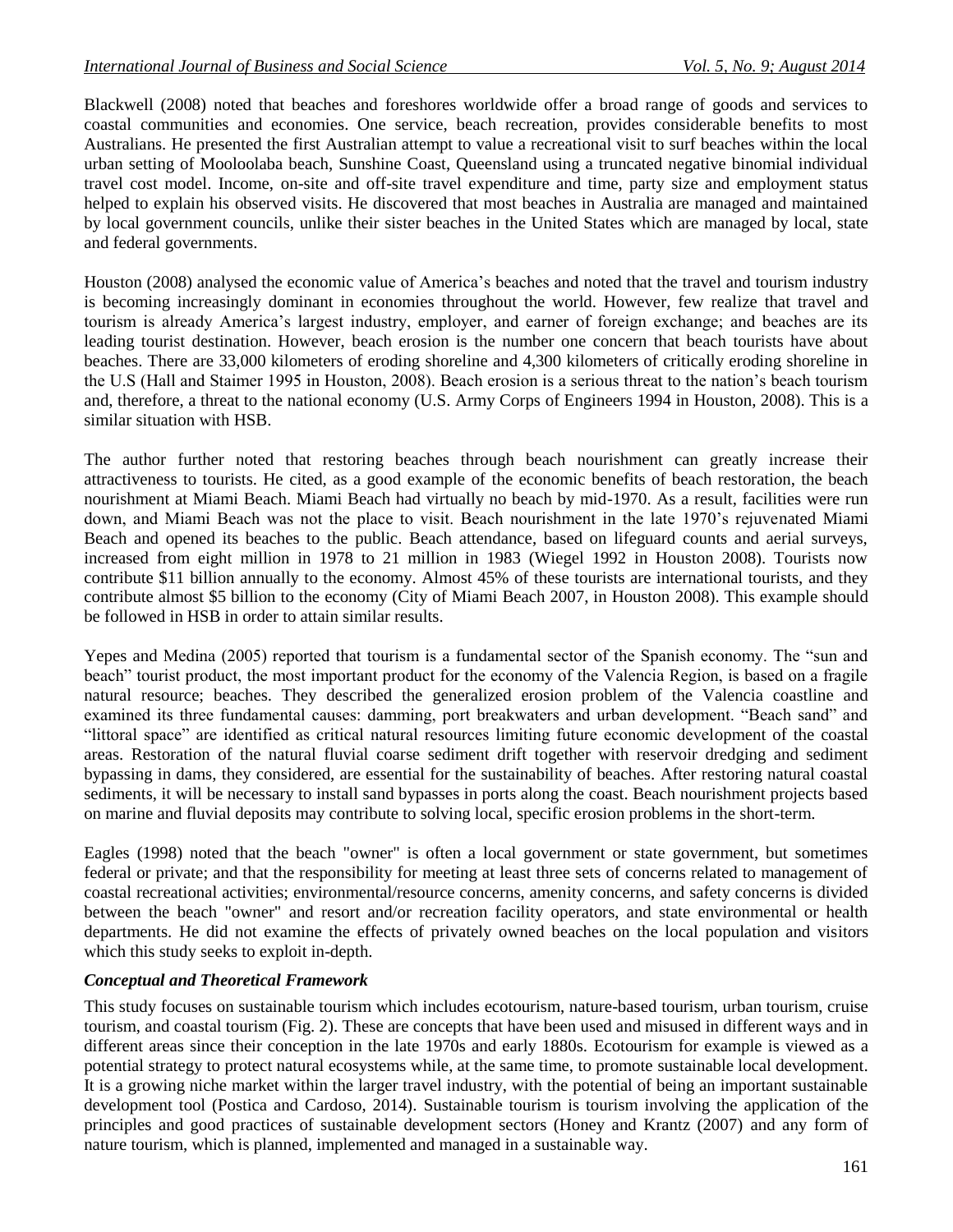

Fig. 2: Different types of sustainable tourism Source: Bien and Jose (2005) in Honey and Krantz (2007)

Sustainable tourism is linked to the concept of sustainable development (Fig. 3), as articulated in the 1987 Bruntland Report, *Our Common Future*, which says sustainable development is that which "meets the needs of the present without compromising the ability of the future generations to meet their own needs" (Report of the Bundtland Commission, 1987).



Fig. 3: Sustainable tourism as a sustainable development concept Source: Strasdas (2001), Wood (2002), all in Postica and Cardoso, 2014

Therefore, a strong relationship between sustainable tourism and sustainable development results according to Wood (2002) in Postica and Cardoso (2014) because it: (1) Contributes to conservation of biodiversity; (2) Sustains the well being of local people; (3) Includes an interpretation/learning experience; (4) Involves responsible action on the part of tourists and the tourism industry; (5) Is delivered primarily to small groups by small-scale businesses. (6) Requires lowest possible consumption of non-renewable resources; (7) Stresses local participation, ownership and business opportunities, particularly for rural people.

Honey and Krantz (2007) opines that sustainable tourism emerged in the 1970s as an environmental conservation tool containing the principles and good practices that, ideally, should be used for coastal and marine tourism and sustainable development to sectors of the mass tourism market.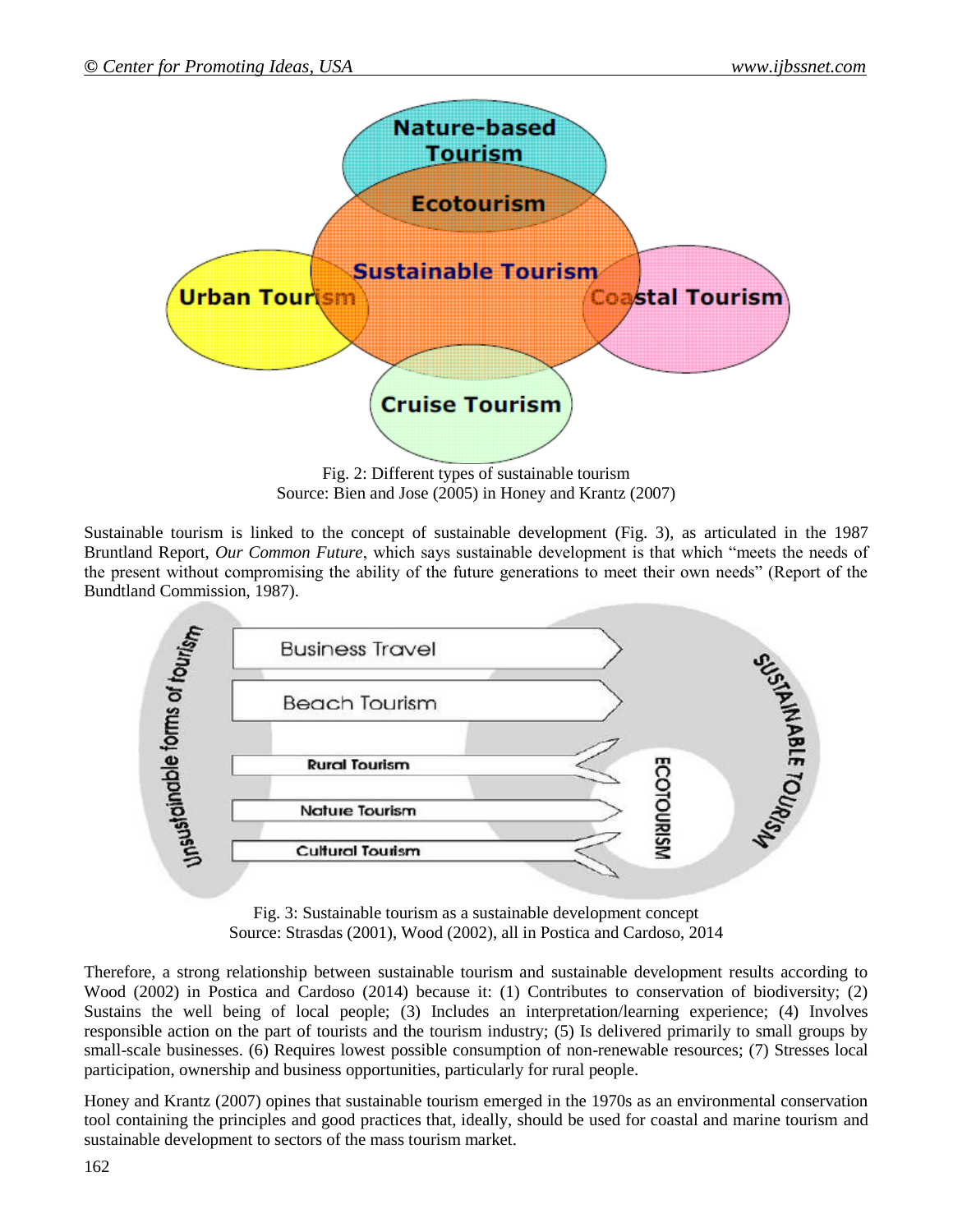There are today a number of mass tourism players, including hotel chains, golf courses, ski resorts, airlines, car rental companies, and beaches that are trying in a variety of ways to "green" their operations. Sustainable tourism can be said to have a more modest goal; its aim is to do no harm, to be a net neutral on the environment and the community where it operates. Sustainable tourism is especially important along coasts (like Limbe) where, largely because of the price of land, mass tourism development is typically the norm. While there are some fine examples of coastal ecolodges in many regions, much coastal tourism is on a larger scale and caters to more of a mass tourism market.

Sustainable tourism has the aim of protecting natural, social and cultural resources to ensure these resources can meet the needs of current and future residents and tourists (World Tourism Organization at www.worldtourism.org/frameset/frame\_sustainable.html). Agenda 21 for the Travel and Tourism Industry defines sustainable tourism as tourism that "meets the needs of present tourists and host regions while protecting and enhancing opportunities for the future." It is envisaged as leading to management of all resources in such a way that economic, social and aesthetic needs can be fulfilled while maintaining cultural integrity, essential ecological processes and biological diversity and life support systems' (WTO, 2004) in Rajan et al (2013).

At present, sustainable tourism includes parts of the urban, coastal and cruise tourism sectors (Fig. 2). Other parts of the nature-based, urban, coastal, and cruise tourism are not sustainable. Ideally, the entire tourism industry would eventually become sustainable. That is, it would incorporate vigorous environmental, social and economic standards to ensure that it, as the Bruntland Report states above, which meets the "needs of the present without compromising the ability of future generations to meet their own needs." Currently, some aspects of sustainable tourism are on-going at HSB such as greater environmental awareness. However, other sustainable tourism aspects like community development from proceeds realized should be adopted by HSB as it is one of the tenets of the concept if sustainable development is to be achieved and maintained in the area for a better destination competitiveness.

## *3. Research Methodology*

The method used by this study is a case study one, focusing on HSB in Limbe. Comparatively, HSB is the most visited touristic attraction in Limbe and so the effects of its personalization warrant investigation for future tourism planning by stakeholders and policy makers in the area. Basically, the research design is a descriptive type. Methods of data collection include secondary or documented materials from textbooks and journal articles in order to review existing works on the subject as well as the comparism of results. The statistics forms from HSB management for the months of May and July 2014 deposited at the Regional Delegation of Tourism and Leisure for the Southwest Region situated in Buea generated pertinent information on the subject. This was complemented by field surveys through observations, the granting of interviews and the administration of 300 open and close-ended questionnaires to three categories of actors (Table 1) for a period of 19 months (December 2012 to July 2014).

Table 1 show that 300 questionnaires were administered to 3 categories of actors (HSB management, indigenes and visitors) in order to know the annual number of visitors recorded, ownership/management regime, personalization procedure, annual revenue, tourists/lodging amenities, taxes paid, number of arrivals, employment status, etc. Observation examined the environmental condition of the beach as well as the type of visitors or tourists. Interviews conducted with some of HSB employees obtained information on monthly salary, problems faced, safety precautions, waste management strategy and the way forward. Collected data was analysed using descriptive tools - table, percentages and a line graph.

### *4. Results and Discussion*

HSB is a privately-owned beach which falls within Latitude 4°0035'N and Longitude 9°11'37E, covering a surface area of about 3 hectares. It is affiliated to MINOTEL Group of hotels worldwide (http://www.travelweekly.com/Hotels/Companies/Minotel-Intl). The ownership procedure reveals that the land was acquired by purchase from the state some 25 years ago through application to the Senior Divisional Officer (SDO) for Fako Division which was approved and a Land Certificate issued by the then Ministry of State Property and Land Tenure.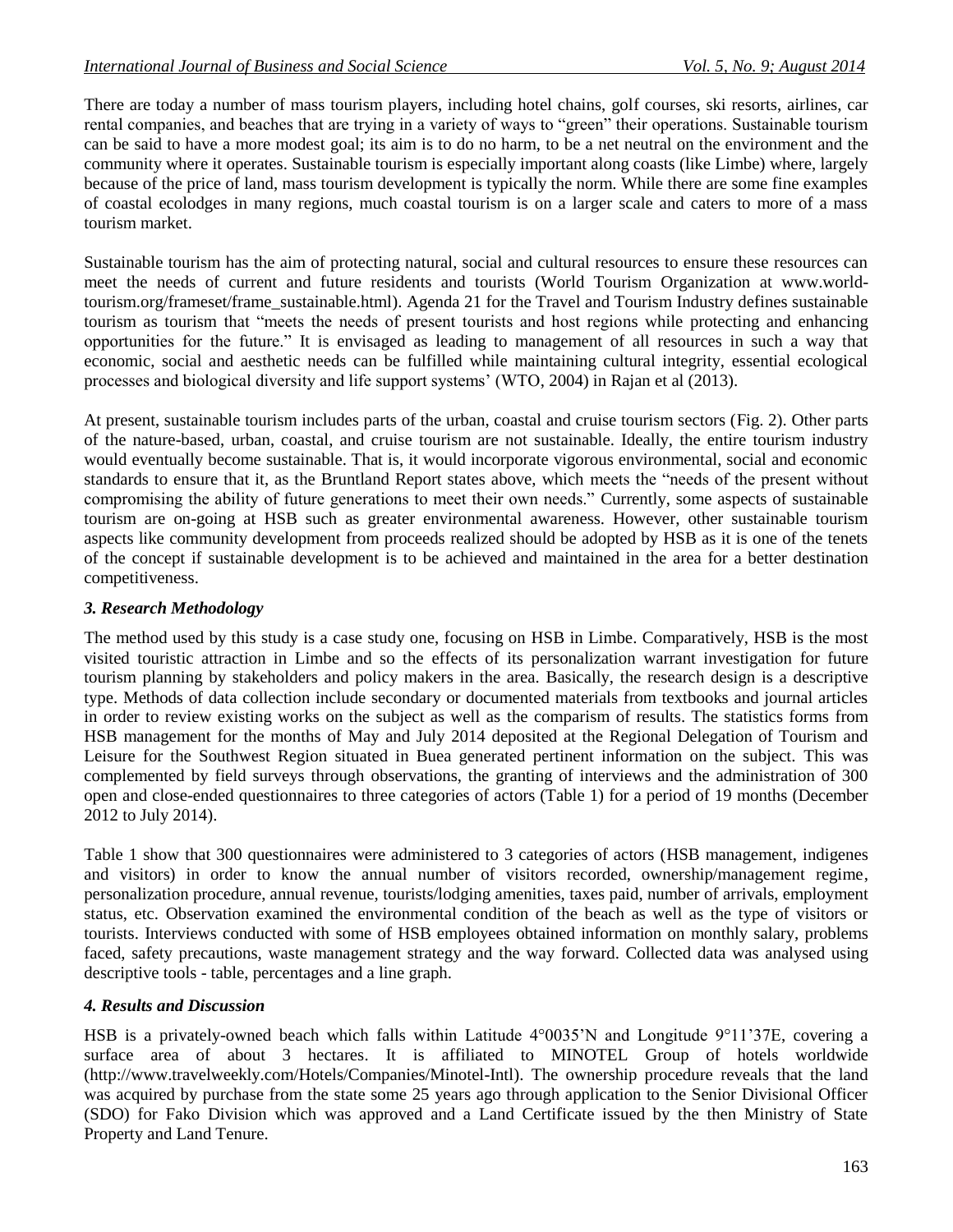The construction of the hotel was authorized by the Ministry of Tourism, and its officially opening for public use was still by the same Ministry of Tourism. Through this way, the beach has been purchased, developed, is owned/managed and converted into a saleable income generation commodity by ensuring payment before usage by an individual from an area which was initially a swampy milieu occupied by mangrove vegetation. This legal ownership procedure gives it the statusquo of a private property, and at the same time losing its community-based or national statusquo. This acquisition method (purchase) is what Jafari (2000) describes as a service delivery system in the Tourism and Hospitality industry which involves identifying the best sources of supply, making suitable arrangements with supplies, drawing up specifications, placing orders and ensuring payments. Today, the beach has been developed into a tourism paradise by its owner who pays royalties annually in the form of money paid as taxes to the state, which is different from other public or state-owned beaches in the region like Mile 6 Beach and Down Beach. Section 1(1) of Degree No. 76/165 of  $7<sup>th</sup>$  April 1976 states that the Land Certificate issued by the state is the only official document recognizing land ownership in Cameroon even though it, alongside other land statutes failed to explain how land is acquired in the first place before seeking registration (Fonjong et al, 2013). Since its personalization, Semme beach has created environmental, economic and sociocultural impacts as follows:

### **4.1 Environmental Effects**

Environmentally, the personalization of HSB has resulted to a clean, safe and pollution-free environment suitable for tourism as a result of environmental awareness. Cleaning of the beach is ensured on a daily basis by employed lifeguards. This makes the beach cleaner as compared to the other state-runned beaches like Mile 6 and Down Beach, even though the latter are also being taken care of by Hygiene et Salubrité du Cameroun (HYSACAM) which is a private waste collection and disposal company operating in Limbe. Furthermore, HYSACAM's contract to permanently clean Mile 6 Beach expired long ago and so the beach continues to suffer from pollution, being littered with floatable cans, tins and plastic paper waste clearly visible with the naked eyes which is the exact opposite of what sustainable tourism represents. The consequence is serious environmental degradation resulting to health hazards due to diseases and illnesses (mild and sever) once swimmers get in contact with the polluted beach water. This is as a result of a high level of microorganisms or microbes from untreated bacteria, viruses and parasites which cause a variety of diseases and illnesses. Potential diseases or illnesses to Seme beach users include headache, fever, cholera, gastroenteritis, dysentery, typhoid fever, hepatitis A, ear, eye, nose and throat infections, diarrhea, vomiting, conjunctivitis and encephalitis (Field Survey, 2013).

Again, safety measures for swimmers are constantly available in HSB with the presence of at least 3 permanent lifeguards when swimming is on-going. It also possesses first aid treatment in case of injury while swimming before been rushed to the hospital. There is safely precautions and emergency signs could be read almost everywhere along the beach as well as rescue boats and other facilities like whistles to signal in case a swimmer is in danger. Constant surveillance during swimming is also ensured by the lifeguards. This explains why injuries and deaths are lower in this beach compared to the Mile 6 beach.

However, just like is the case with other public beaches in Limbe, congestion in the beach is not being controlled and so the beach suffers from an abnormal accumulation of persons (in terms of numbers) during certain periods of the year compared to other beaches such as Miami Beach in the US where visitor numbers at any point in time is strictly checked. Currently, there is no limit or check to the number of persons visiting the beach because as many as the number of people soliciting entrance and use of the beach is granted at any point in time. During peak tourism periods (October-February) and days (Christmas, New Year,  $11<sup>th</sup>$  February, etc), the number of persons visiting and effectively using the beach stands at between 251-500 persons at a time. They perform various activities such as swimming, sun bathing, boating, beach soccer, excursion, horse rides and trekking simultaneously which exert pressure (Anning et al., 2013) and stress on marine life forms such as worms and crabs whose natural habitat is the beach. The effect is the destruction of these organisms as well as their mating patterns and the putting to extinction of others thereby destroying biodiversity. Congestion has further increased the risk of environmental problems like erosion in the beach (Houston, 2008; Yepes and Medina, 2005).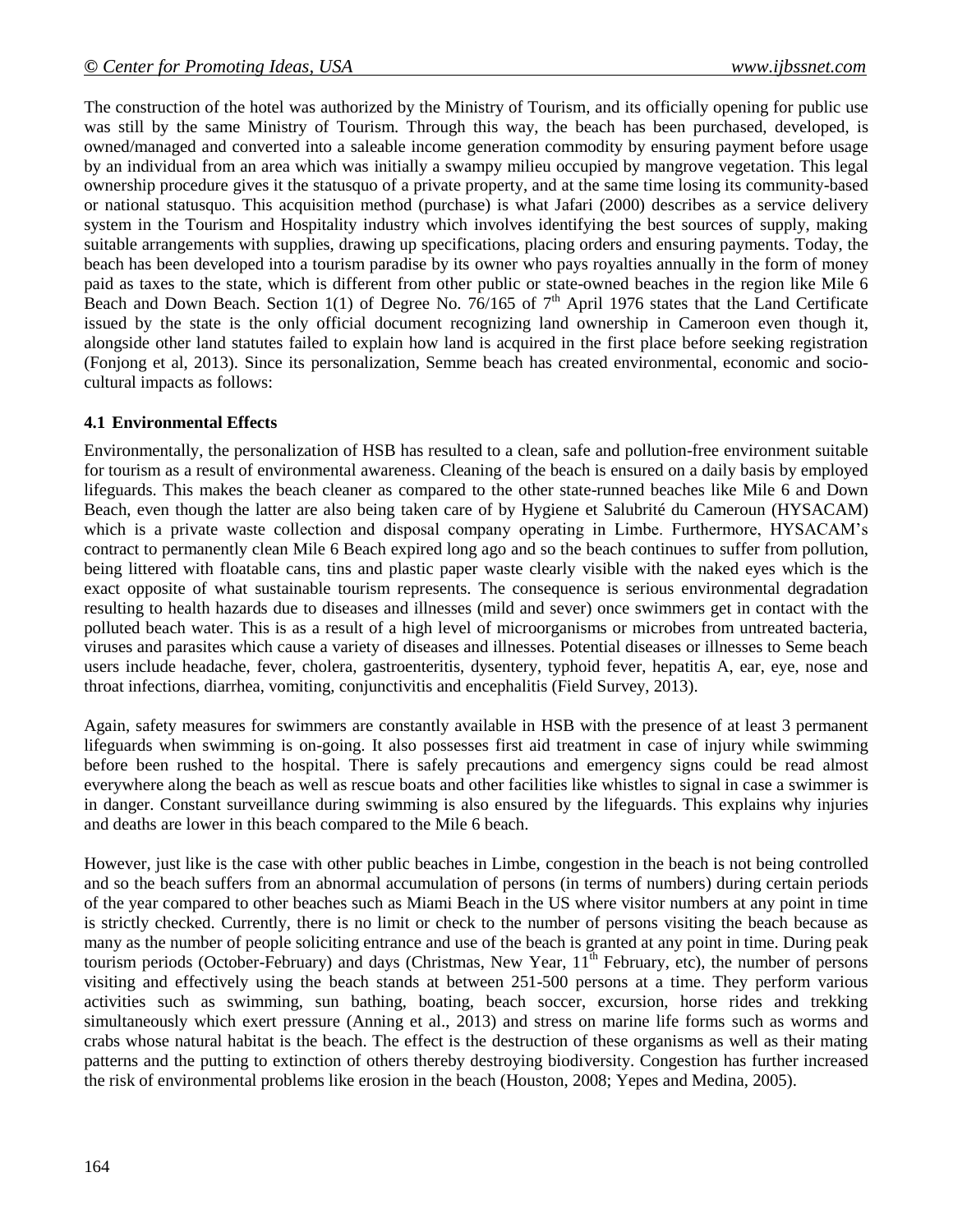Finally, in an effort to copy the HSB example, other unscrupulous individuals in Limbe have illegally and unsustainably carved out and converted parts of the shore line as their private property which contradicts the Land Law of Cameroon, which states that all lands belong to the government following the 1974 Land Ordinance which regulates land ownership and registration in the country after the colonialists (Germans, French and British) following Section 14(1) and 15 Ordinance No. 74-1 of  $6<sup>th</sup>$  July 1974 to establish rules governing national lands. This is a bad example to emulate because unlike HSB, their ownership is not official because they operate on a clandestine basis.

### **4.2 Economic Effects**

Economically, the personalization and subsequent development of HSB has increased the tourist circumference in Limbe in particular and Cameroon at large as a tourist destination. Since its development 25 years ago, HSB has become a major touristic site with several attractive potentials to enjoy. Thanks to it, the number of tourists visiting Limbe and Cameroon has increased. Based on information from MINTOUR Regional Delegation for the South West – Buea (2014), the average number of HSB arrivals stands at between 800-1000 visitors and those who spent overnight between 2000-2050. Regarding the origin of the visitors, domestic visitors (Cameroonians) out number all others (foreigners) with about 500-600 arrivals which contrast the situation in the US (Houston, 2008). Concerning the source region of the foreign visitors, France supplies the majority.

Also, HSB management generates employment to 100 different categories of workers (55 men and 45 women) which is compared to no other beach in Limbe. These include lifeguards, cleaners, cooks, hotel and bar attendants, guards, drivers, carpenters, sectaries, managers, etc who perform different duties on a "shift" basis. That is, some of the workers work during the day and others relieve them for the same duty at night. These employees are on a monthly pay roll of about 10 million FCFA. This has helped to improve their standards of living and that of their dependents.

Furthermore, HSB pays royalties to the government following money paid as taxes to the Divisional Service of Taxation – Limbe to the tune of about 7 million FCFA annually which helps to swell up the budget of the country and aid advancement in all spheres deemed necessary by the government. This money accrues from the 45-50 million FCFA annual revenue that HSB makes on a monthly basis.

Adversely, an overwhelming majority of workers employed are not from the local community where the beach is based. Most of the workers are francophones and the few of them who are employed complain of language barrier as a constraint because they are anglophones. They are also employed to perform mostly unskilled jobs and so earn meager salaries of 40,000FCFA (\$78.8) which cannot sustain themselves and their families.

Also, the HSB pays royalties (taxes) to the state but the money is not re-invested into the local economy to cater for their needs and so the welfare of the local population is not taken into consideration despite the presence of such a site in their municipality. Instead, the income accruing from the beach goes into private pockets and government treasury with no accountability rendered to the community members who complain of not enjoying the tax money.

Finally, the personalization of the HSB has resulted to the imposition of payment upon visitors before usage. The beach administration charges an entry fare of 1,500FCFA (\$2.92) from Monday to Friday and 2,500FCFA (\$4.9) on Saturdays, Sundays and feast days. This is expensive compared to Mile 6 beach which charges 500FCFA (\$0.98) and Down Beach which is free of charge.

### **4.3 Socio-Cultural Effects**

In HSB, there is the development of resort amenities for the enjoyment of tourists. One of these amenities include a 3 star hotel with 308 rooms. The lodging capacity of the hotel is as follows; 85 standard air conditioned rooms; 14 family apartments; 17 high standing suits and 2 VIP suits costing between 25,000-100,000 per night. Other amenities are three restaurant, 6 shops, 3 conference rooms, saloon, night club, etc. Leisure and tour amenities include lawn tennis court, beach volley, basket ball, ping-pong, beach soccer and swimming pool.

In addition, HSB has made at the disposal of workers (who live out of the beach area and commute to work) and customers buses for their transportation in order to ease their means and reduce cost of transport to and from the beach.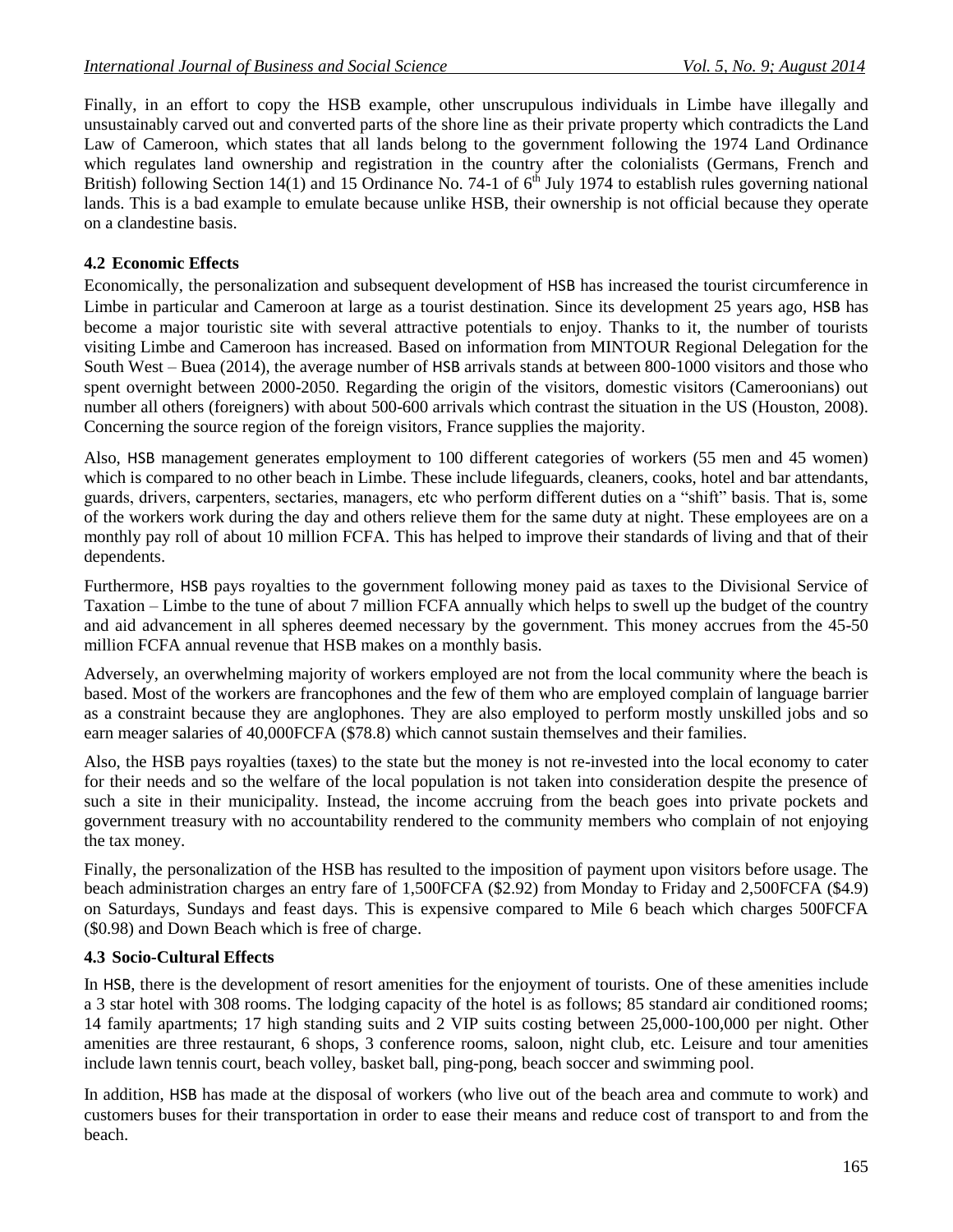More so, there is a natural spring whose water is treated, bottled and consumed in the hotel and some of it commercialized, namely, SEMME Mineral Water.

Conversely, the personalization of and imposition of entrance fee into HSB has excluded the poor from consuming the beach as they would love to do because they do not have money to pay as entrance fee. An overwhelming majority of the indigenes are poor people who live below the poverty line (\$1 income/expenditure per day) as of the 1995 prices.

Also, some unscrupulous individuals who have carved out and developed certain portions of the coast illegally as their private beaches has disposed both the government and the indigenes or bonafide landlords and their unborn generations from their birth rights over possession of the land. The original settlers or indigenes have been deprived of their birth right and that of their children who are supposed to be the caretakers of the land, and to the government no yield is earned because they are exploiting the land on a clandestine basis. This state of affairs contradicts what obtains in other coastal towns in the country such as Kribi. In Kribi, beaches have not been owned by individuals and so are held collectively by the community as CPRs and the benefits accruing from the beach use is enjoyed by all community members in one way or the other. One can visit beaches free of charge at any time of the day and only pay when a service is requested from the residents like catering services, caretaking for vehicles, demand for food, drinks and craft works and canoe rides where the locals earn income in the process enhancing community development.

### *5. Conclusion and Recommendations*

From the above results, we observe that the personalization of HSB ushers opportunities for sustainable tourism but also brings problems. At this point, the way forward lies in the fact that while exploiting the opportunities to achieve an emerging Cameroon by 2035, all the stakeholders concerned should arrive at a sustainable solution to the problems created through the following posited recommendations:

Beach nourishment is strongly recommended as a strategy to maintain a high level of environmental integrity and increase visitor satisfaction. Beach nourishment would rejuvenate HSB as was the case with Miami Beach in the 1970s (Houston, 2008). One simple means of nourishing the best is via the installation of sand bypasses which will solve the current erosion problem (Yepes and Medina, 2005) as well as increase the surface area of the beach (Houston, 2008). Also, sustainable tourism development here should take into consideration environmental management tools such as carrying capacity assessment by regulating the number of visitors utilizing it at any point in time.

When a Common Property Resource is personalizes officially, the welfare of the indigenes should be taking into consideration. There should be a well defined benefit sharing mechanism or scheme based on worked out percentages between the HSB, the government and the local population on how royalties paid should be shared which should take into consideration all groups of people in the community (men, women, children, physically challenged, etc). This will improve their welfare and motivate them to participate in maintaining a high environmental standard for more visitors to come. In addition, more of the local population should be employed and as top cadre too (even after offering them special training programmes) in order to make them belong because as of now, their opinion is that they have been relegated to the background and their preference is for more people from the local community to be employed so that they can have a greater say.

Finally, all beaches not officially or legally personalized following the legal procedure like HSB should be shut down. Such beaches should not be swept under the carpet of development such that individuals are forced to eternalize ownership and allow it to be commercialized for the years to come or forever. Is either they are officially personalized and pay royalties to the state in the form of tax money which would be used to improve the welfare of the poor masses, or other management arrangements such as community ownership or a government department like the Ministry of Tourism and Leisure (MINTOUR) should take responsibility in the management of such beaches for the benefit of all. This will breed an environmentally safe, economically viable and socially just society that is free from indignation and hatred or violence for sustainable development to occur.

### *References*

Anning, D., Ware, D., Raybould, M., and Lazarow, N. (2013): Valuing beach and surf tourism and recreation in Australian sea change communities, 4th Queensland Coastal Conference, Townsville, October 2013, 6p.